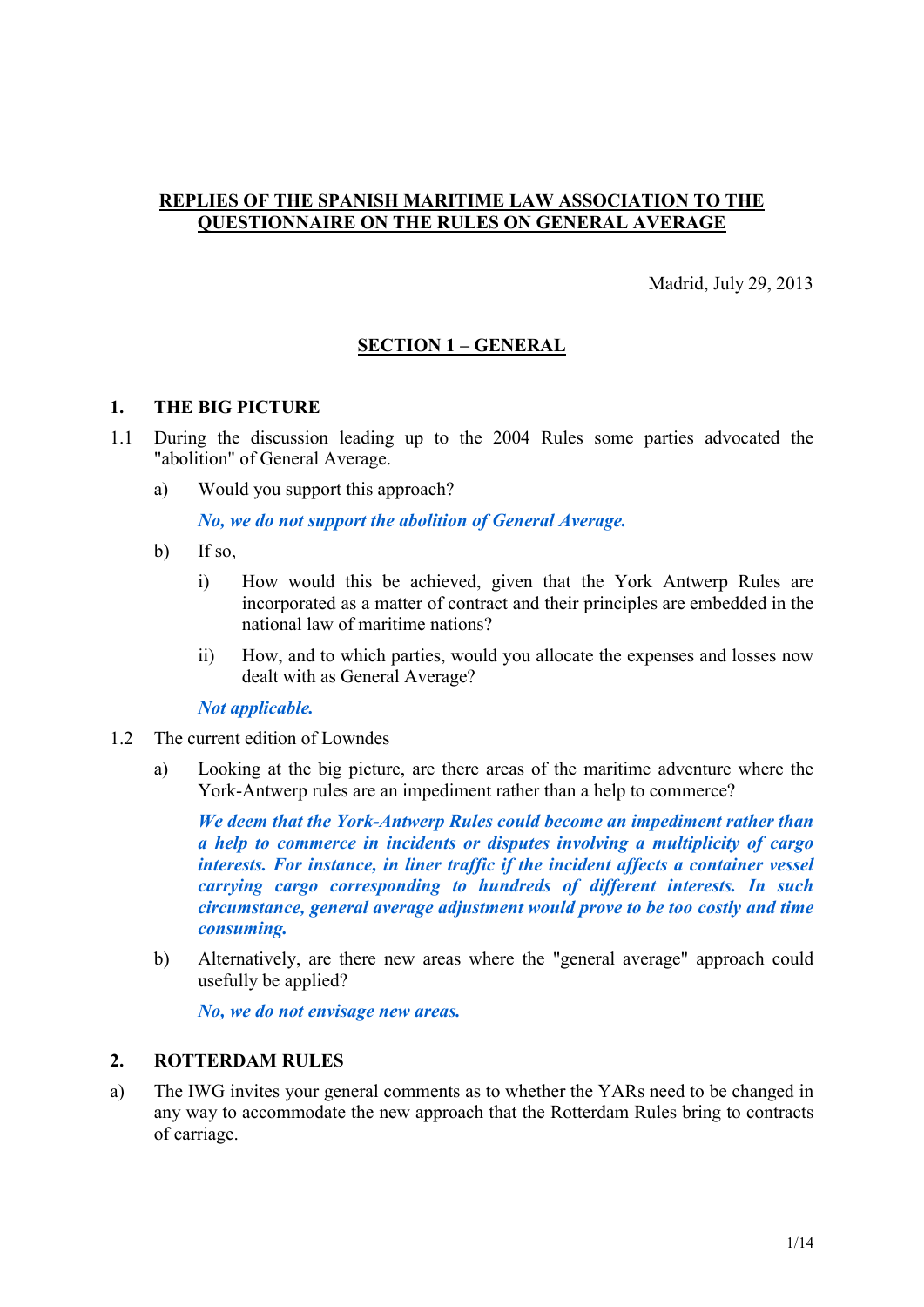*We do not deem that the YARs need to be changed in any way to accommodate the new approach that the Rotterdam Rules bring to contracts of carriage. YARs are not intended to rule on carrier's liability, but only on the adjustment of general average. Further, according to the article 84 of the Rotterdam Rules the Rotterdam Rules clearly established that general average is not governed by said Rules.*

b) Is there anything that the YARs can or should try to do in resolving these practical issues?

*Not applicable.*

### **3. DEFINITIONS**

a) Should the YARs include a section of definitions?

*The YARs should not include a section of definitions. The fact that in a specific case in 2000 an English judge has rejected that the terms "voyage" and "common adventure" have the same meaning is not sufficient by itself to insert a section of definitions. We understand that the essential terms are similarly interpreted in the different jurisdictions and have not given room for discrepancy.*

b) If so, what terms need to be defined?

*Not applicable.*

# **4. SCOPE**

Do you consider the existing approach should be maintained, or should the YARs, at the expense of brevity, provide a more self-contained and complete code that needs less knowledge of external practice or law?

*We do not consider that the YARs should provide a more self-contained and complete code. In practice, the intervention of courts in filing the gaps by reference to established law and practice is so occasional that this exercise would not be justified.*

# **5. FORMAT**

The 2004 Rules introduced several "tidying up" amendments, including a more extensive numbering system.

Do MLA's consider this should be maintained?

*Yes, provided that the average adjusters are happy with the 2004 "tidying up" amendments.*

# **6. DISPUTE RESOLUTION**

Many codes or contracts include provision for arbitration in the case of disputes. CMI is accepted as the custodian of the YARs, should it also offer itself as part of the 2016 Rules as providing an arbitration or mediation facility on dispute resolution relating to the application of the Rules (excluding issues pertaining to the contract of affreightment)?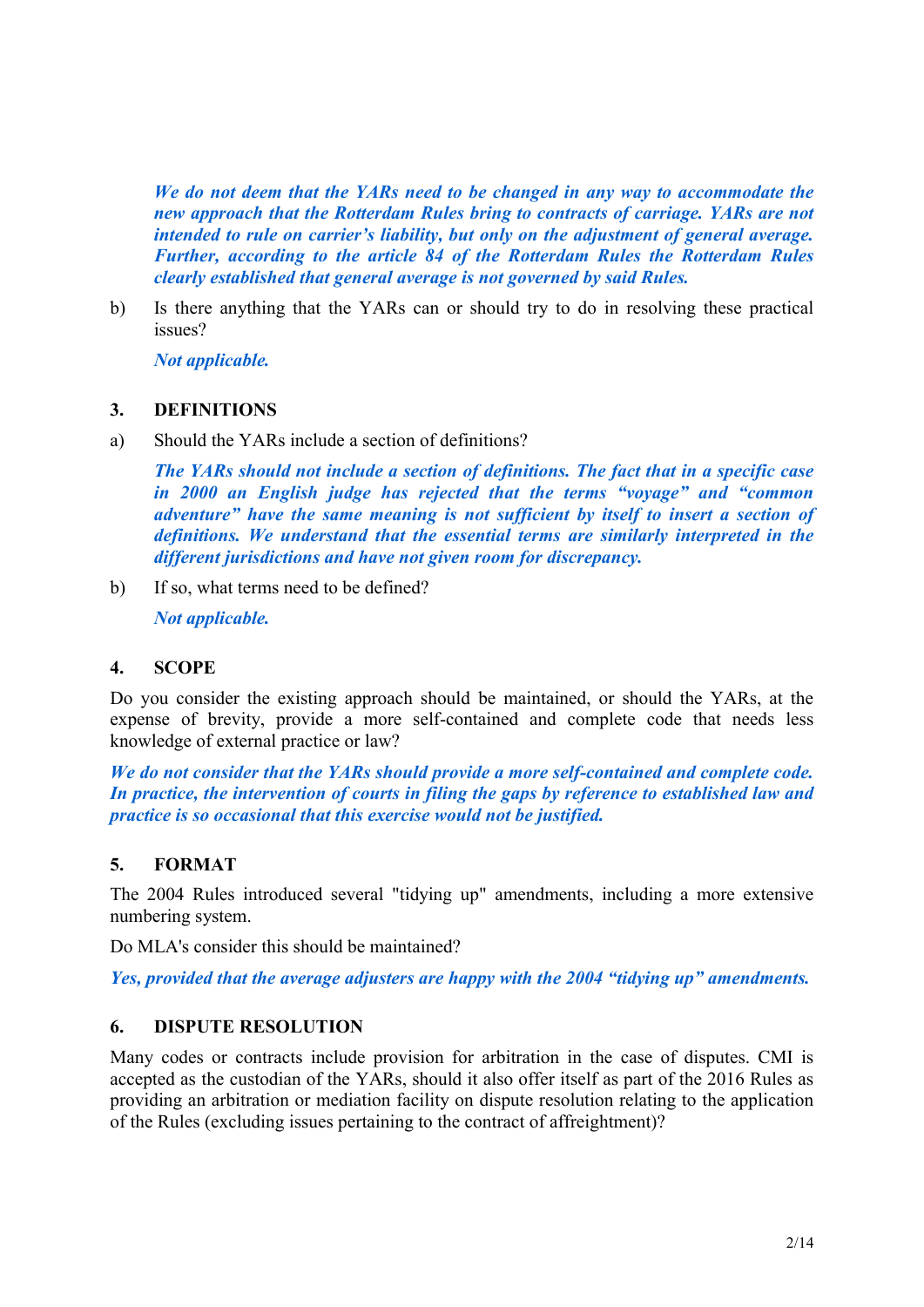*No, we do not deem that the 2016 Rules have to establish the CMI as the arbitration or mediation facility on dispute resolution relating to the application of the YARs.*

# **7. ENFORCEMENT**

The York Antwerp Rules have never touched on areas relating to the legal basis for contributions, cost of exercising liens, the terms of security documents etc. Bills of Lading may incorporate terms dealing with some of these matters, but often they are left to the law governing the contract of affreightment or the Courts at the ports of discharge.

a) Could additional provisions in the YARs offer greater uniformity and certainty in these areas?

*No, these matters shall remain left to the corresponding applicable law. Further, the commented additional matters would fall beyond the purpose of the YARs, which is the adjustment of general average and the rules to be applied on that respect, establishing which expenditures or sacrifices are to be allowed under general average and which not.*

b) Should CMI consider offering, or including in the YARs, a recommended standard version of key documents such as the Average Guarantee and Average Bond?

*No, we do not consider it as necessary.*

### **8. ABSORPTION CLAUSES**

Absorption Clauses (whereby Hull insurers pay GA in full up to a certain limit) are now found in almost all Hull Policies, and have played a significant role in reducing the number of smaller uneconomic collections of security and contributions from cargo.

Are there any changes that might be made to the York Antwerp Rules that might further assist in this process?

*We deem there are no changes to be made to the YARs that further assist in the process played by absorption clauses in reducing the small number of uneconomic collections of security and contributions from cargo.*

#### **9. PIRACY**

a) Do you consider that express wording in YARs would be desirable to deal with the general principles or regulate specific allowances?

*We deem that this issue is already properly governed under the relevant charterparties, not being needed to consider an express wording in the YARs.*

b) To build up a general picture it would be useful if MIAs could advise whether in their jurisdictions there are statutory or other restrictions on the payment of ransoms, or other related expenses.

*As a general rule, payment of ransoms would not be admitted and could be considered as a criminal offence (cooperation with pirates). However, particular*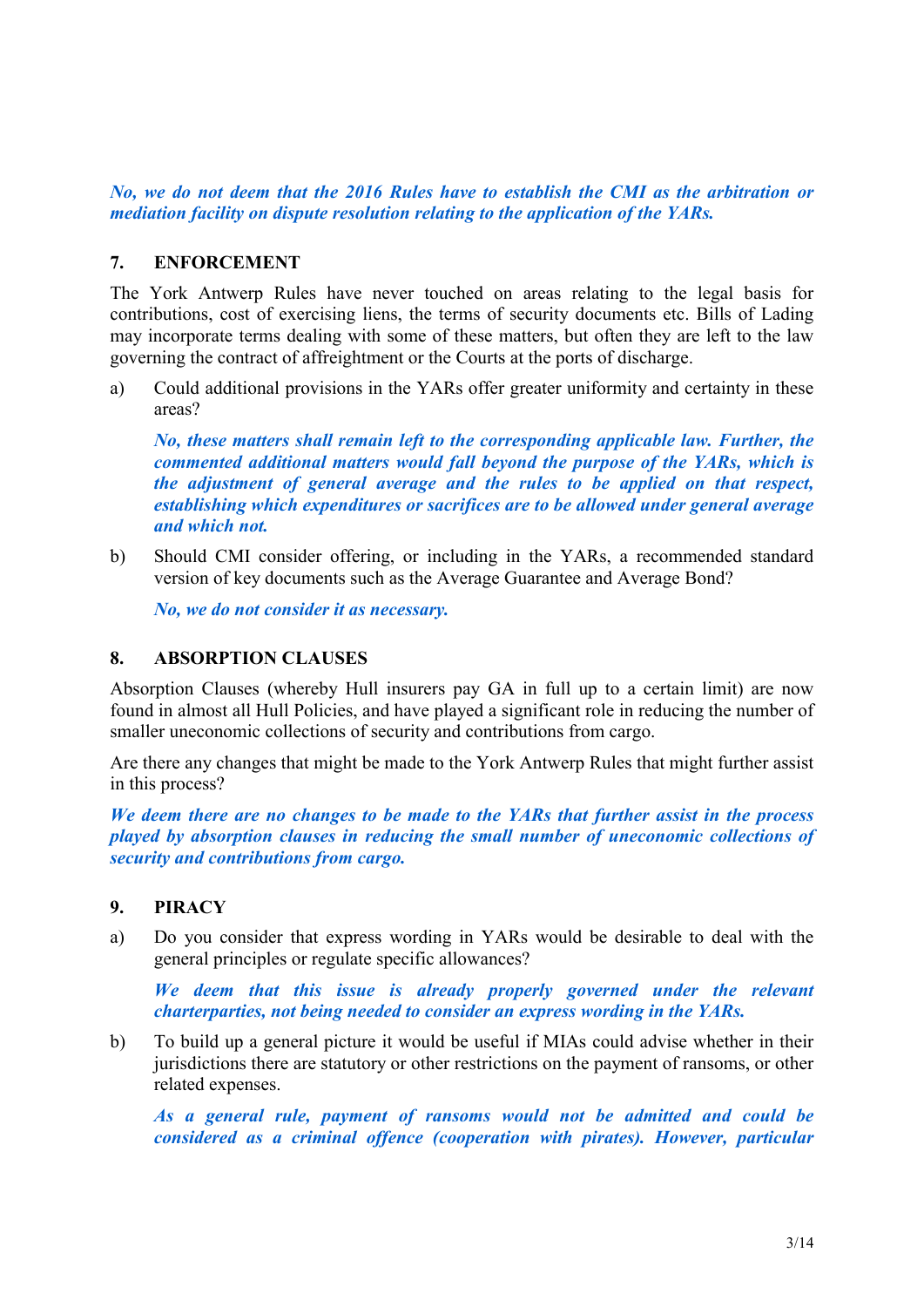*circumstances should be taken into account as, for instance, the payer's state of necessity which would exclude the criminal behavior.*

## **10. COSTS**

Are there any areas of the General Average process where the costs could be avoided, reduced or controlled, including:-

- a) Adjusters fees
- b) Costs of collecting security
- c) Format of adjustments
- d) Involvement of legal and other representatives

*Considering recent experience in the last years, we understand that general average adjustments are often too time consuming and costly, being adjusters fees the bulk of the costs which are borne in a general average adjustment. Therefore, we would not disregard that some further thought is made on this respect.*

#### **11. OTHER MATTERS**

It is open to all parties receiving this questionnaire to raise questions or points that are not already covered by the questionnaire.

*No other questions or points to be raised.*

# **SECTION 2 – INTRODUCTORY RULES**

#### **1. RULE OF INTERPRETATION**

This Rule makes the lettered rules subservient to the Rule Paramount and the numbered rules. However, in practice although Rules A, C and G are subordinated to the numbered rules, the matters treated in Rules D, E and F are in effect paramount because they deal with matters which are not conflicted by the numbered rules.

Should this Rule be re-worded to reflect the above?

*We deem it could be reasonable to re-word the Rule of Interpretation to reflect the existing practice referred in the explanatory note contained in the questionnaire.*

#### **2. RULE PARAMOUNT**

Should this rule be re-worded so that those interests who are innocent of the unreasonable conduct are not denied their right to contribution?

*No, we deem that this rule should not be re-worded, as the aim of YARs is not to rule on liability. This should be an issue to be discussed by the parties under the law governing the contract of carriage.*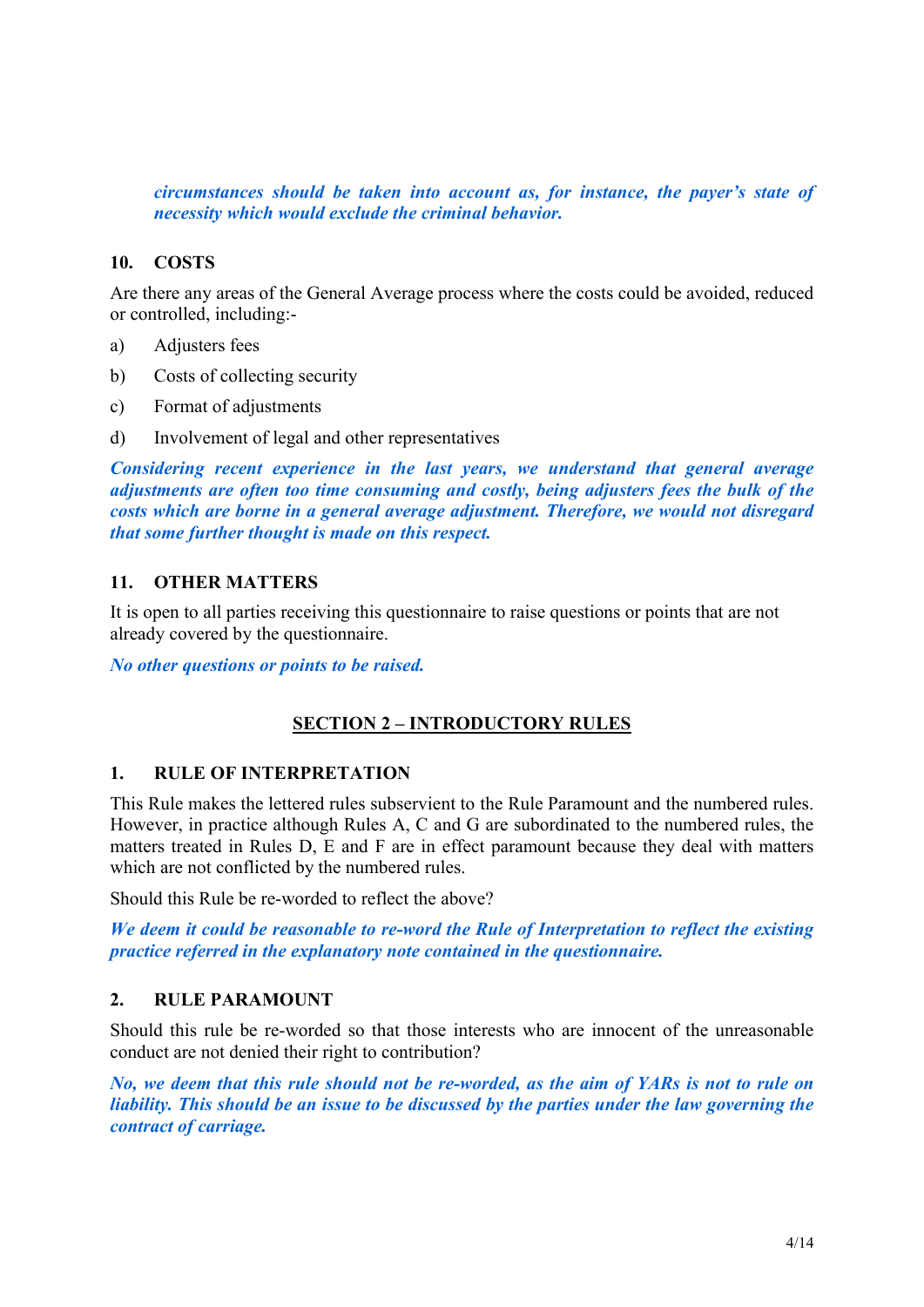## **3. RULE OF APPLICATION**

The draft wordings put forward by CMI at Beijing included for the first time a Rule of Application. The IWG has proposed that this rule be inserted as the first provision of the YAR before the Rule of Interpretation. The proposed rule had the following wording:

*These York Antwerp Rules (2012) shall be considered to be an amendment or modification of previous versions of the York Antwerp Rules. Notwithstanding the foregoing, these York Antwerp Rules (2012) shall not apply to contracts of carriage entered into before the formal adoption of the Rules.*

Should the 2016 Rules contain a similar provision?

*Yes, it would add certainty.*

# **SECTION 3 – LETTERED RULES**

### **1. RULE A**

#### *Not applicable.*

#### **2. RULE B**

2.1 Are the provisions relating to common safety situations involving tug and tow satisfactory?

*We consider the current wording satisfactory.*

2.2 Are further provisions needed to deal with allowances under Rules X and XI relating to tug and tow at a port of refuge?

*We understand that no further provisions would be needed to deal with allowances under Rules X and XI relating to tug and tow at the port of refuge. The first two paragraphs of Rule B would sufficiently cover the application of Rules X and XI to tug and tow at the port of refuge.*

#### **3. RULE C**

3.1 The general exception of "loss of market" is considered by some commentators to be unfair in that it denies the owner of cargo a claim in general average for financial loss suffered due to loss of his market consequent upon a general average detention during the course of a voyage.

Is this an issue that should be revisited?

*Yes, it should be considered if and when such "loss of market" has been duly evidenced by the cargo owner.*

- 3.2 Should the second paragraph of Rule C:
	- a) include express reference to the exclusion of liabilities (see Lowndes C.37 attached)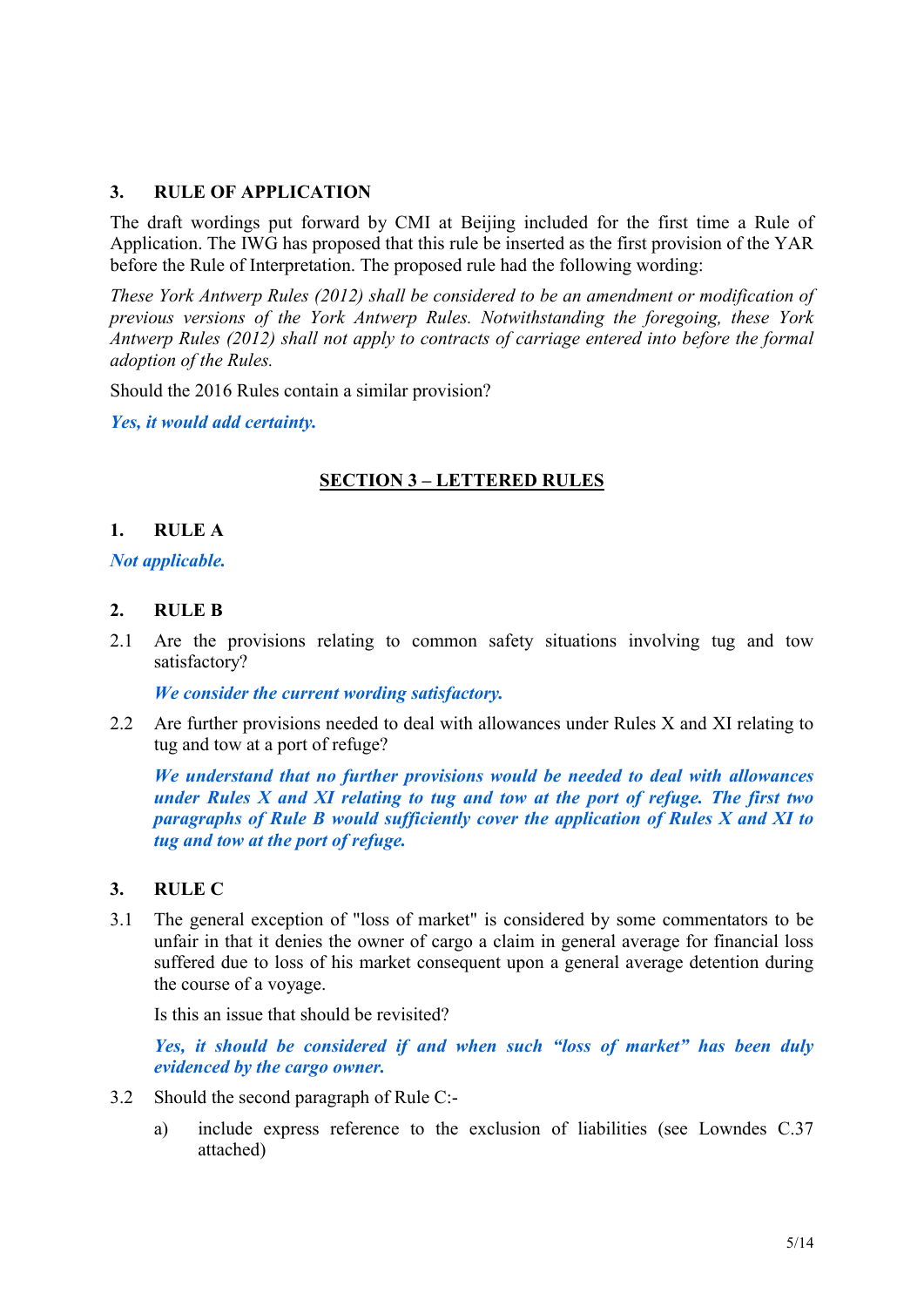b) make it clear that "in respect of" includes preventative measures

*We consider that an express reference to the exclusion of liabilities should be added, and also to make it clear that "in respect of" includes preventive measures.*

# **4. RULE D**

See Section 1 re the Rotterdam Rules.

# **5. RULE E**

5.1 Are the present time limits sufficient or could further measures be included to help speed up the adjustment process?

*Yes, we consider that the current 12 months period is long sufficient.*

5.2 In the existing wording of paragraph three, does a request for (say) cargo claims by the adjuster re-start the clock for the 12 month period? If so, should the period in all cases be from the date of the casualty?

*In our opinion, periods should be calculated as from the date referred to in the first paragraph of the Rule E (termination of the common maritime adventure) but not since the general adjuster's request.*

# **6. RULE F**

6.1 Since 1974, substituted expenses are allowed wholly to GA *"without regard to savings to other interests."* Previously, English Rules of Practice dealing with specific types of substantiated expense (cargo sold at a port of refuge, towage and cargo forwarding from a port of refuge) provided for the expense (up to the savings) to be divided in proportion to the saving in expenses thereby occasioned to the parties to the adventure.

The 1974 change was made in the interest of uniformity and simplicity, however do you consider this issue should be revisited?

*No, it must be maintained the current wording in the interest of uniformity and simplicity.*

- 6.2 The wording of Rule F refers only to any extra "expense" and the drafting committee in 1974 rejected the proposal that the words "or loss" should be included, following the English Rule of Practice F17
	- a) Do you consider this Rule should be amended to include "loss"

*Yes, as per our comment to question 3.1 above, we consider that reference to "loss" should be included.*

b) If not, do MLA's consider that additional wording is required to define more clearly (perhaps along the line of the above Rule of Practice) the limits of what constitutes an expense?

*Not applicable.*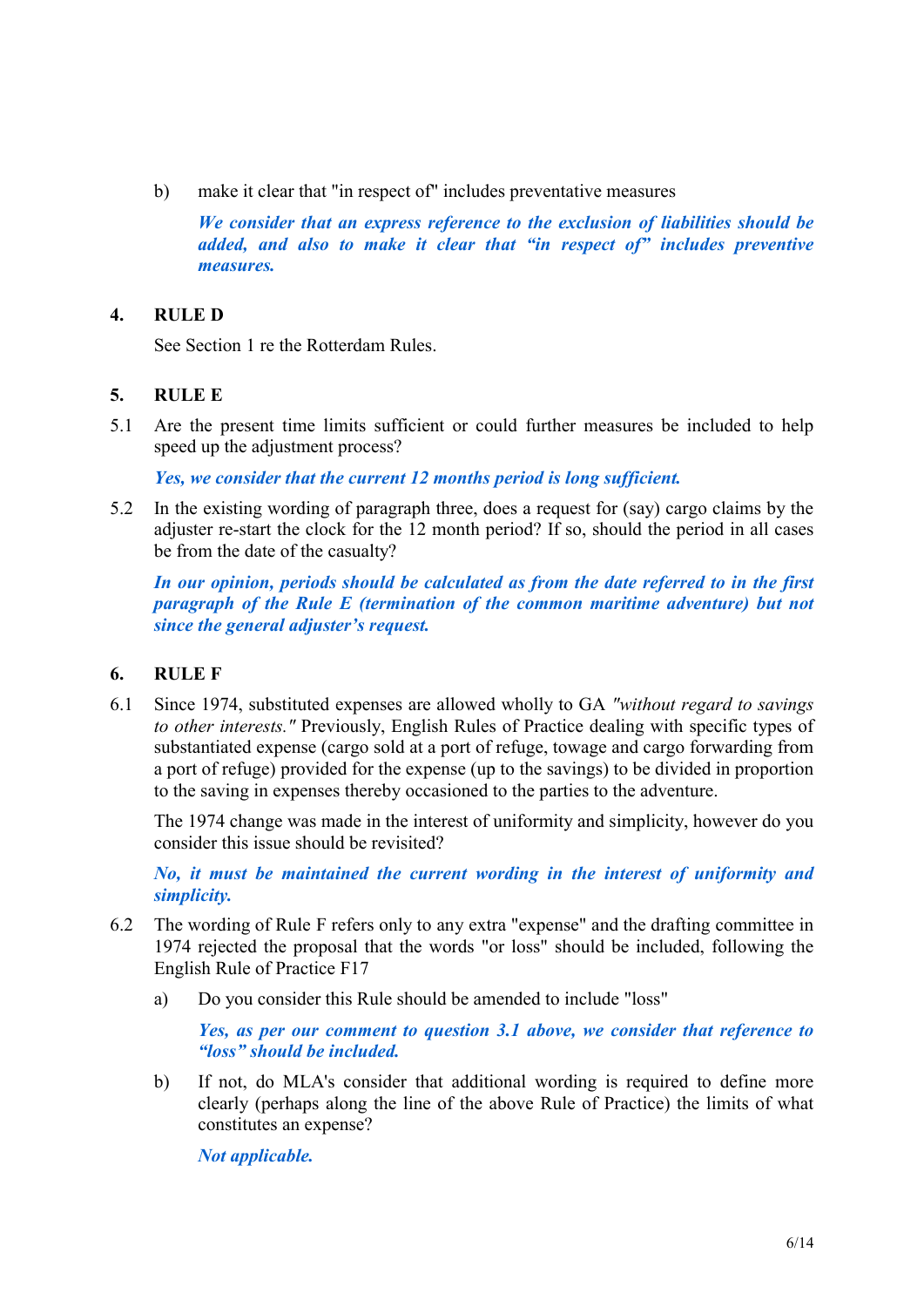6.3 It has been suggested that the most common Rule F allowances for towage to destination and forwarding of cargo are of such clear general benefit to commercial interests that they should be allowed as General Average (subject always to the Rule Paramount) without having to consider savings, which may often involve difficult or artificial calculations.

Do you consider this should be looked at further?

*Yes, it is an important issue that must be considered further.*

### **7. RULE G**

7.1 The Rule sets out "non-separation allowances" and specifies that such allowances (removal to and whilst at a repair port) can only be made "for so long as justifiable under the contract of affreightment and the applicable law".

Whilst frustration by reason of damage may be easy to determine, frustration of a voyage by reason of delay is a much more uncertain matter.

Is there a better formula to determine a reasonable cut off point for such allowances?

*It could be considered to establish a specific period; however, it is our opinion that it should maintain the current wording which refers to the particular contract and/or applicable law any discussion on this matter.*

7.2 With regard to "non-separation allowances" there is variation in practice as to whether allowances can continue after repairs are completed while the vessel regains position, with many adjusters taking the view that, once available for trading, allowances should cease.

Do you consider this requires express provision in the Rules or can this be left to the discretion of the Adjuster?

*It would be convenient an express provision in Rule G on this particular issue.*

7.3 Do you consider that the requirements for notification should be retained, or does it give rise to difficulties in practice?

*It should be maintained the notification's requirement.*

- 7.4 Where a voyage is frustrated by reason of delay (e.g. the damage is serious and requiring lengthy repair but is not so costly as to make the vessel a commercial total loss), should non-separation allowances continue:
	- a) Only up to the point at which it becomes apparent that the voyage is frustrated.
	- b) Up to the point at which the delay became sufficient to frustrate the voyage.

*In our opinion, it should continue up to the point at which the delay becomes sufficient to frustrate the voyage.*

7.5 Deciding how long is *"justifiable under the contract of affreightment and the applicable law*" has proved controversial in some cases. Given that the decision is often "fact" sensitive" and subject to differing criteria according to national laws, is there a better way of establishing an equitable cut-off point for such allowances?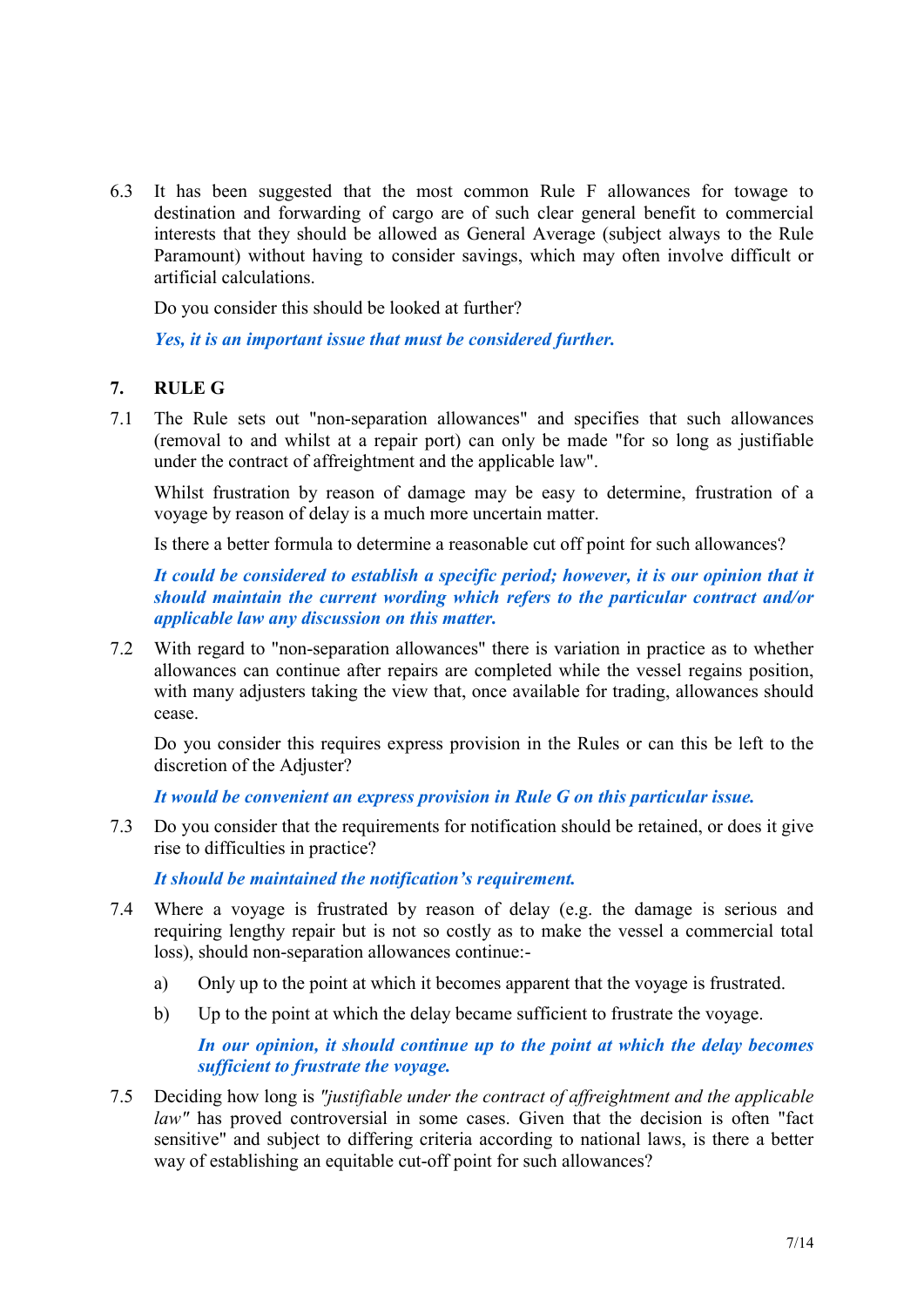*See our comment to point 7.1 above.*

# **SECTION 4 — NUMBERED RULES**

### **1. RULE I**

*Not applicable.*

# **2. RULE II**

*Not applicable.*

#### **3. RULE III**

*Not applicable.*

### **4. RULE IV**

The use of the terms "wreck" and "carried away" sounds rather archaic and Lowndes (para 4.18/4.19 - see attached) finds other grounds to criticize the rule.

Assuming the principle needs to be retained, can it be expressed in a clearer and more contemporary way?

*In our practice, these words have not created any trouble, but if its replacement by a clearer and more contemporary way is considered and adopted by the majority of the national associations, we would not oppose to such replacement.*

# **5. RULE V**

*Not applicable.*

#### **6. RULE VI**

6.1. The debate regarding the inclusion or exclusion of salvage where the law or contract already provides for a means of distribution between the parties (for simplicity we suggest this is referred to as LOF salvage, although other contracts/jurisdictions achieve the same effect) was unresolved after Beijing. The arguments for and against were set out in the Report by the CMI International Subcommittee on General Average which can be found in the CMI Yearbook 2003 at pages 290-292 on the CMI website. In 2012 a compromise version of Rule VI was put forward by a CMI IWG (which can be found on the CMI website under Work in Progress, York- Antwerp Rules) which provided for exclusion of LOF salvage from GA if it constituted more than a fixed percentage of the total general average.

Some adjusters have commented that it is already their practice to approach the parties if it seems likely that the effect of re-apportioning salvage will be disproportionate to the time and cost involved. Adjusters have also pointed out that if salvage payments are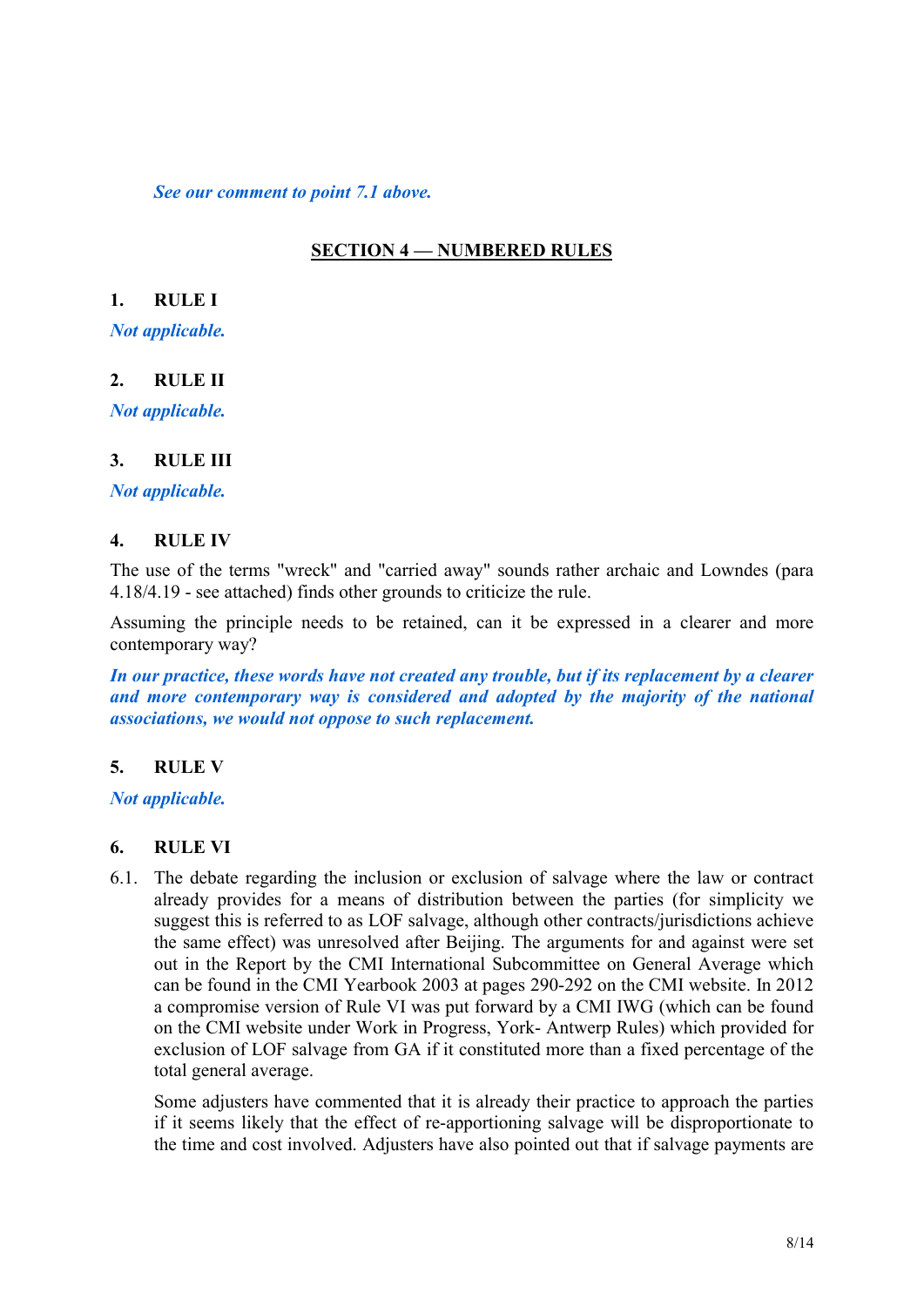excluded from GA they still rank as an extra charge incurred in respect of the property subsequent to the GA act and therefore should be deducted from the Contributory Value (see Rule XVII). The saving in procedural cost of excluding salvage would therefore not necessarily be that significant.

Looking to 2016 the current options would appear to be:-

- i) Retaining the 1994 position
- ii) Adopting the 2004 position
- iii) Adopting a compromise position as put forward by CMI in Beijing which would also involve deciding on the percentage figure.
- iv) Continuing as in (i) but encouraging adjusters' "ad hoc" approach wherever possible.
- v) Continuing as in (i) and (iv) but including an express provision obliging the adjuster to consider the possibility of not including salvage, perhaps linked to the Rule Paramount.
- a) Which option(s) do you support?
- b) Are there other options that should be considered?
- c) If options (ii) or (iii) are supported should an amendment to Rule XVII be made so that salvage payments are not deducted from contributory values when salvage is not allowed as GA?

*We would support option ii), to adopt the 2004 position.*

- 6.2 At present Rule VI makes no reference to legal and other costs incidental to a salvage operation and subsequent award. Such costs are customarily allowed by adjusters under Rule C, as a direct consequence of the GA act of engaging salvors.
	- a) Should the allowance for legal and other costs be expressly recognized in Rule VI?
	- b) Would it encourage co-operation amongst salved property interests and early negotiated settlements if legal costs were expressly excluded?

*We do not see the need of including an express provision on that respect.*

# **7. RULE VII**

Should the word "ashore" be replaced by "aground"?

*If it adds certainty and avoids misinterpretation, we would not oppose. However, we do not see the relevance of this question.*

# **8. RULE VIII**

a) Should the word "ashore" be replaced by "aground"?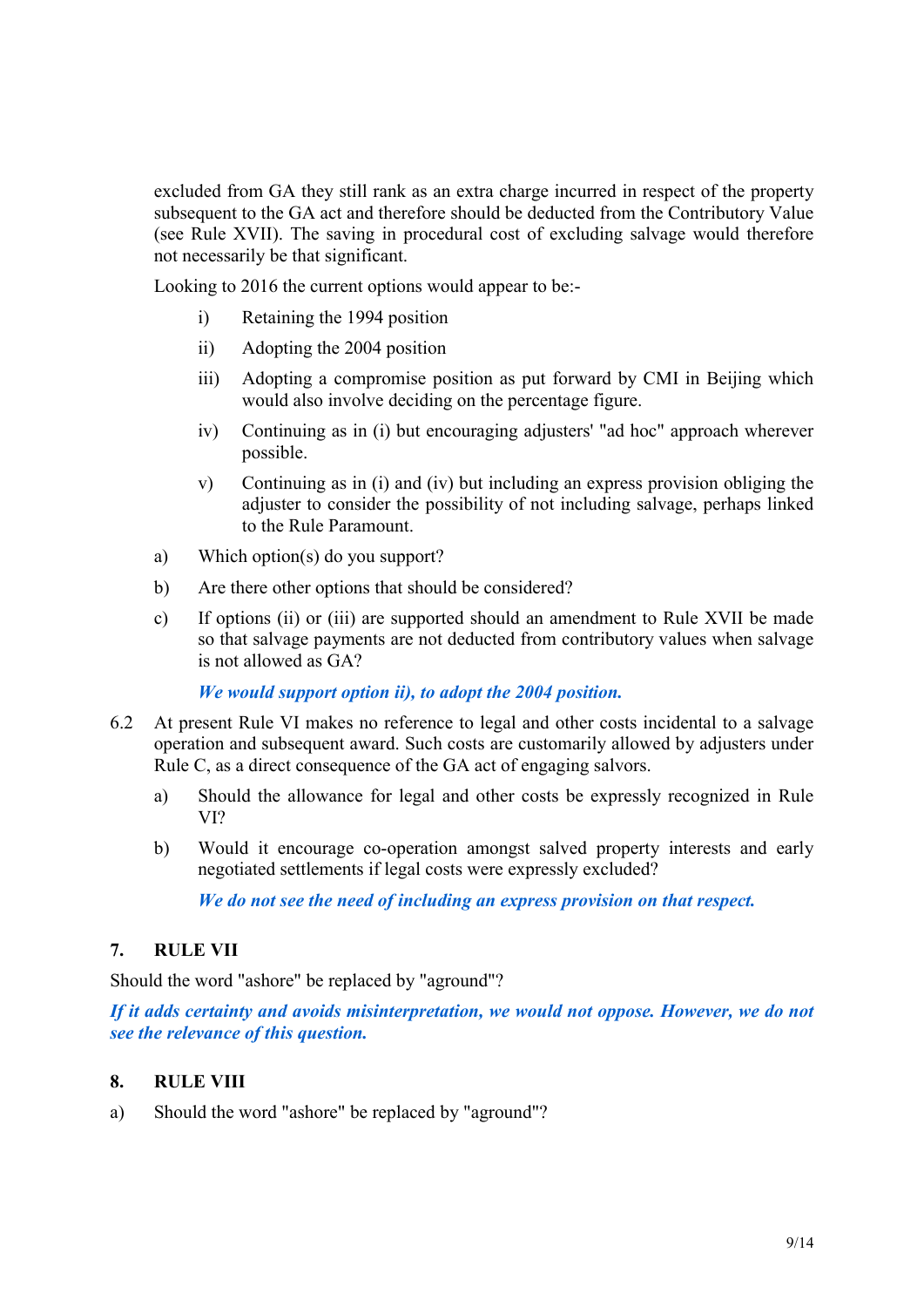b) The word "reshipping" is capable of mis-interpretation; should it be replaced by "reloading"?

*Same reply as in relation to Rule VII above. In any case, the word "reloading" is already used in Rule XI (d) (iv), rule that was introduced in the YARs 1994, so it could be more consistent to use the same word in Rule VIII.*

### **9. RULE IX**

*Not applicable.*

#### **10. RULE X**

10.1 In the second para of  $X(a)$  should the words in italics be inserted "... is necessarily removed to another port or place of refuge because repairs *necessary to complete the voyage* cannot be carried out at the first port of refuge."

in order to confirm the line taken in the *"Bijela"* [1992] 1 Lloyds Rep 636 (see Lowndes para 10.36 attached)

*Yes, we agree with the insertion of such sentence. It may add clarity.*

10.2 With regard to X(b) should express wording be introduced to say that the cost of discharge is not GA if the voyage is frustrated or voluntarily terminated, or if repairs are not carried out from some reason?

*We would not object to include such wording, although we deem that it is implicitly understood.* 

# **11. RULE XI**

11.1 Wages and maintenance of crew are allowed in GA while detained at a port of refuge for the common safety or to effect repairs necessary for the safe prosecution of the voyage, under the YARs 1994 (Xl(b)) but not in YARs 2004. Both sets of Rules allow wages during the deviation to a port of refuge, and some have suggested that no crew wages should be allowed in General Average at all. What should be the position under YARs 2016?

#### *We deem that YARs 2004 should be followed.*

11.2 In the *"Trade Green"* [2000] 2 Lloyds Rep 451, the judge decided that the term "port charges" relates only to the charges a vessel would ordinarily incur in entering a port, and went on to say:

*"I do not think that r.XI(b) can be construed so as to cover all sums' charged by the port authority regardless of the circumstances; in my view it is much more limited in its scope. It is true that in the present case the services of the tugs and the charges for those services were imposed on the vessel by the port authority, but they were imposed in response to an unusual situation and were not imposed in the common interests of the ship and cargo. In these circumstances, I do not think that they can properly be regarded as port charges within the meaning of r.Xl(b)."*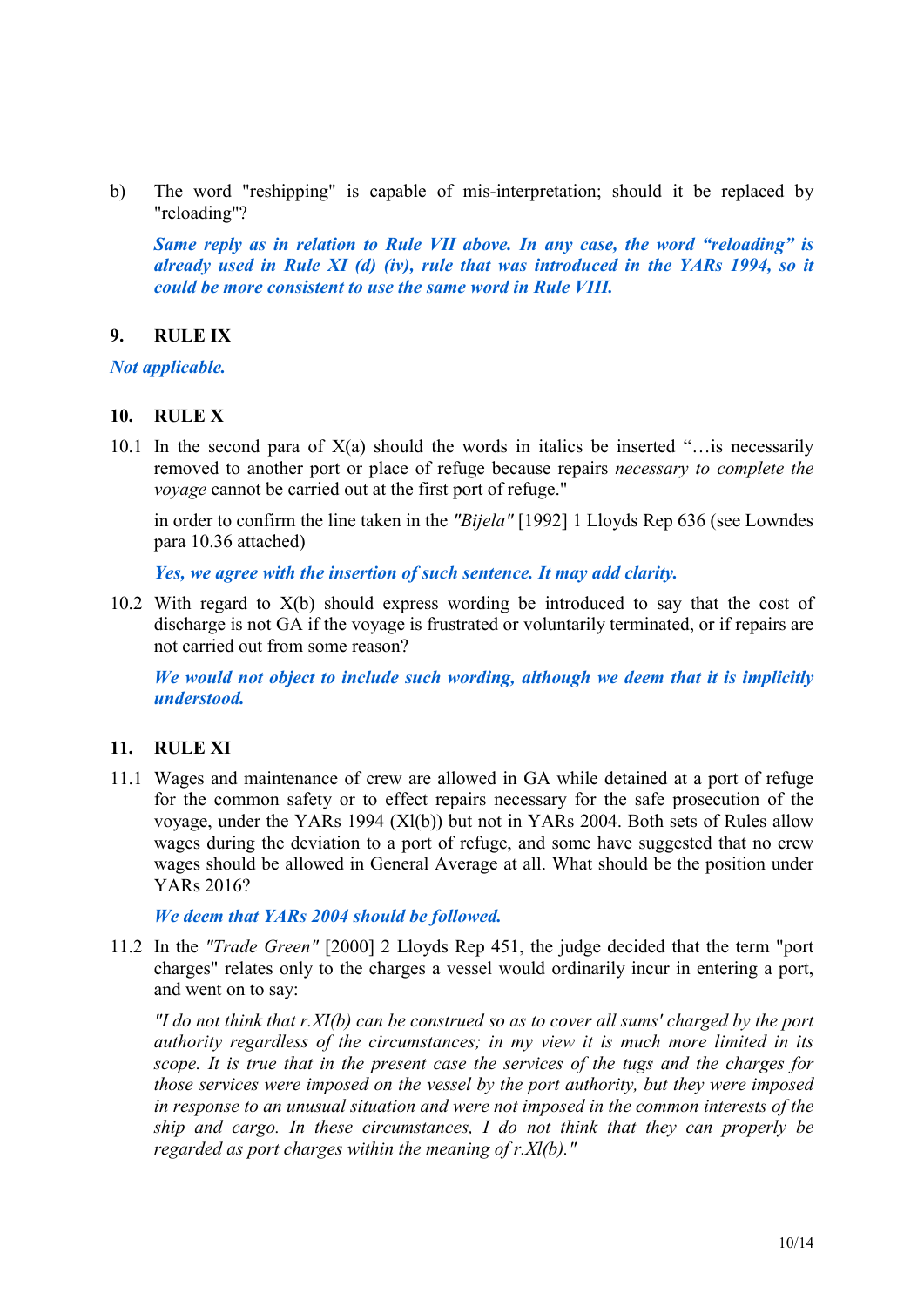Most adjusters would regard this view as being against both principle and practice. For example, the cost of a standby tug if required by the port authority is commonly allowed as a port charge.

Does this point now need to be covered expressly by the Rules either by amendment to Rule XI or by inclusion of a definitions section (see Section 1-3 above)?

*We do not see the need of covering this point expressly. This is an issue that would have to be examined by GA adjusters on a case by case basis.*

11.3 With regard to the phrase *"until the ship shall or should have been made ready to proceed upon her voyage",* Lowndes (para 11.34-5 attached) refers to examples of delays caused by ice conditions or strikes.

Is express wording needed to deal with such contingencies and/or to clarify the situation when a delay arises from a second accident or the condition of cargo?

*We do not see the need of covering this point expressly. This is an issue that would have to be examined by GA adjusters on a case by case basis.*

11.4 Rules X(b) and Xl(b) contain the provision excluding allowances *"when damage is discovered at a port or place of loading or call without any accident or other extraordinary circumstances connected with such damage having taken place during the voyage."*

Does the wording of this provision (added in 1974) fulfill its intended purpose?

*Yes.*

- 11.5 The introduction of Rule Xl(d) was the most significant feature of the 1994 Rules.
	- a) Is there any need to change the overall basis of the compromise between property/liability insurers reflected in the Xl(d)?

*No.*

- b) Have you encountered any difficulties in the application or wording of Xl(d)? *No.*
- c) Do the words "actual escape or release" need to be qualified as in Rule C with the words "from the property involved in the common maritime adventure", or in any other way?

*We would not oppose to it, although this provision and Rule C should be read jointly, and it could be implicitly understood that the words "actual escape or release" are referring to "the property involved in the common maritime adventure".*

d) Should sub-paragraph (iv) include reference to bunkers as well as cargo?

*We would not oppose to it.*

# **12. RULE XII**

*Not applicable.*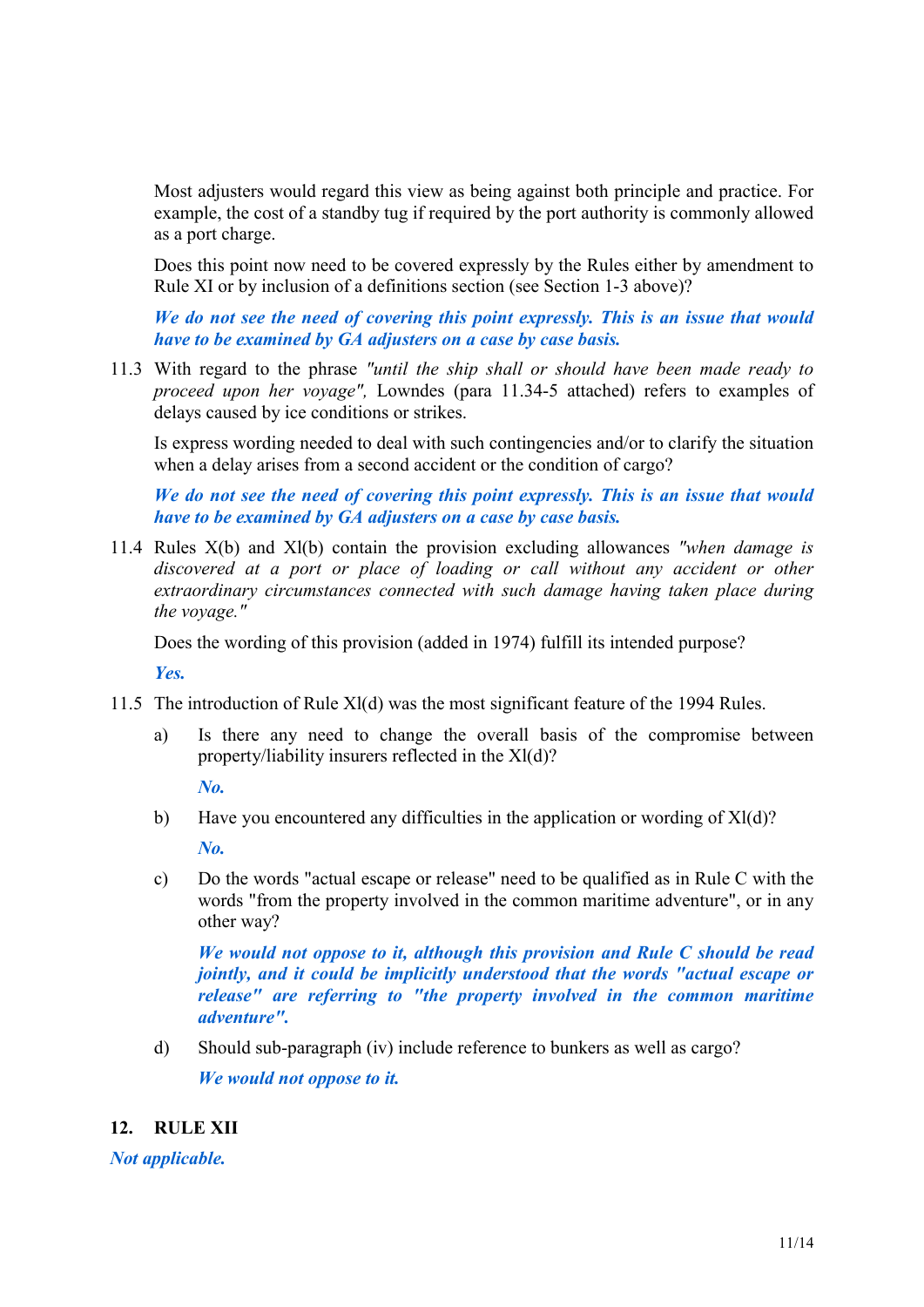# **13. RULE XIII**

# *Not applicable.*

# **14. RULE XIV**

14.1 The 1994 and 2004 Rules deal with temporary repairs for the common safety and for sacrificial damage in the same way. The 2004 Rules adopted a different approach which gives priority to Particular Average savings.

Do you consider the 2004 version should be retained?

*Yes, we think that the 2004 should be retained.*

14.2 The House of Lords judgment in the *"Bijela"* [1992] 1 Lloyds Rep 636 was handed down only shortly before the Sydney Conference on 1994. Have you encountered any practical difficulties regarding the application of Rule XIV, there having been no reported litigation since 1994?

*No.*

# **15. RULE XV**

# *Not applicable.*

# **16. RULE XVI**

This Rule provides for cargo sacrifices to be determined "at the time of discharge". Modern transportation involves cargo being carried under one contract of carriage from the port of shipment by sea to a port of discharge and thence by road or rail to in inland destination for delivery to the consignee under a through Bill of Lading. The commercial invoice referred to in the Rule and Rule XVII will include the freight and insurance cost of the whole journey and will not normally be shown broken down between the different sea and land transits. For practical reasons average adjusters have normally, since such multimodal transport became common, adopted CIF values at the time and place of delivery in terms of the invoice; this is frequently the inland destination. They acknowledge that this practice is not strictly in accordance with the wording of the Rules. The practical reasons for its adoption are the great difficulty and consequent cost of determining in these circumstances what the value "at that time of discharge" is.

Should the relevant wording be changed to *"at the time of delivery under the contract of carriage"*, or should both phrases be included, allowing the adjuster to decide the most equitable basis?

(The point also arises with regard to the same wording found in Rule XVII.)

*We deem that both phrases should be included, allowing the adjuster to decide the most equitable basis on a strict case by case basis.*

# **17. RULE XVII**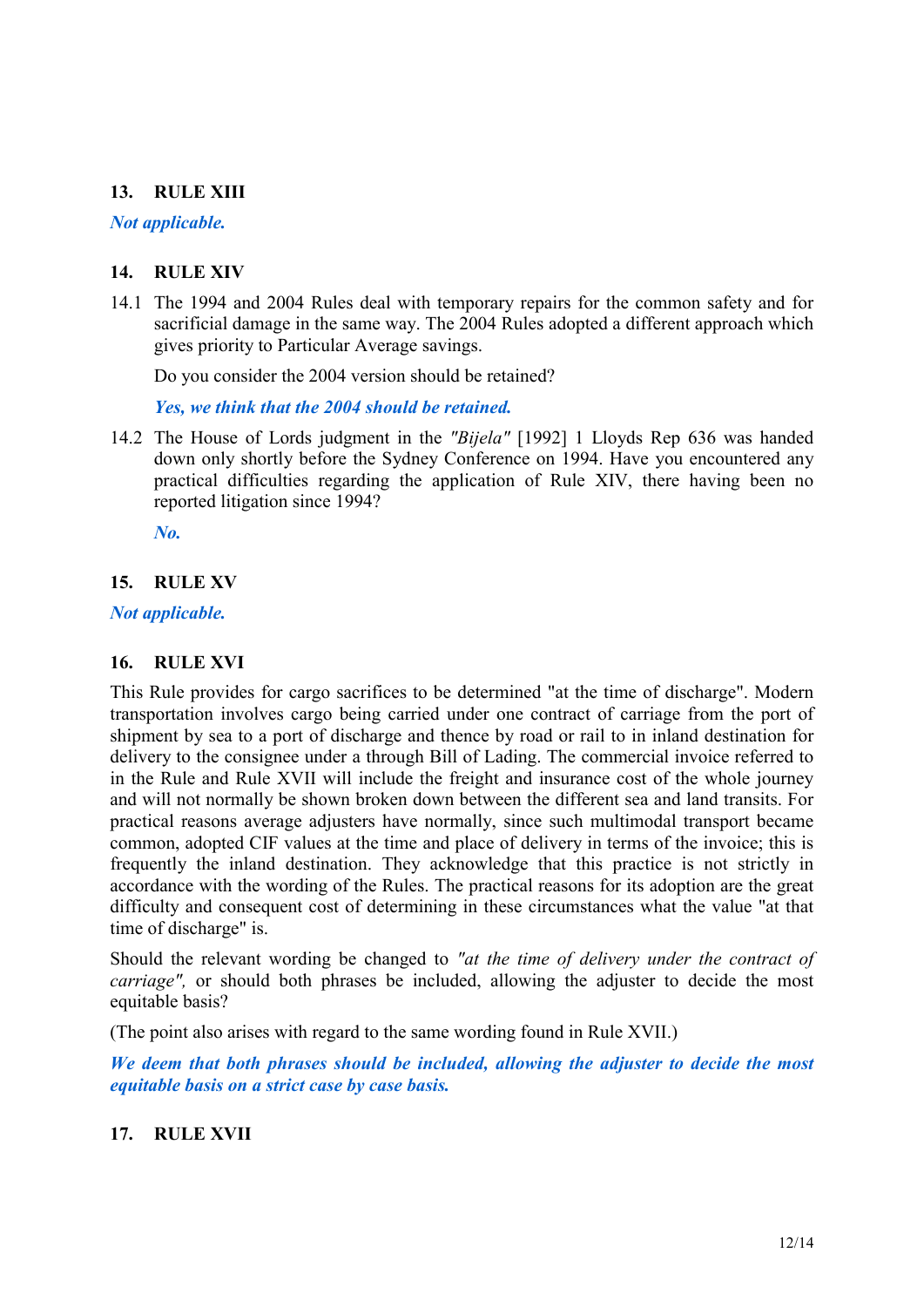17.1 Clause 15 of LOF 2011 LSSA Clauses expressly allows the Arbitrator to disregard low value cargo when "the cost of including such cargo in the process is likely to be disproportionate to its liability for salvage."

Adjusters have similarly excluded low value cargo when appropriate as a matter of good practice, but would it be useful to have an express sanction for doing so in the Rules?

*Yes.*

17.2 Claims for deductions from contributory values of cargo may be made because of loss of a seasonal market or (for example) losses caused by the need to purchase a replacement item for a time sensitive contract. Rules C refers to losses by delay but only in the context of making allowances, not the calculation of contributory values.

Is this an area where clarification is required?

*Yes.*

### **18. RULE XVIII**

### *Not applicable.*

# **19. RULE XIX**

*Not applicable.*

# **20. RULE XX**

In the discussions at the Vancouver Conference (2004) it was argued strongly that payment of commission could no longer be justified under modern banking practices, and the 2004 Rules no longer provide for such allowances.

Do you consider that the 2004 position should be maintained in 2016?

*Yes, we think that the 2004 position should be maintained.* 

# **21. RULE XXI**

21.1 It appeared to be common ground at the Vancouver Conference that a fixed rate of interest was too inflexible over the life of a version of the YARs and that a variable rate, set annually by CMI, should be preferred.

Do you remain of this view?

*Yes, we support such view. Maintaining a fixed rate would only create unnecessary inflexibility.*

21.2 The Vancouver conference agreed guidelines for the CMI International Working Group responsible, essentially that the rate should be *"interest applicable to moneys lent by a first class commercial bank to a shipowner of good credit rating."*

While agreeing with the principle of flexible rates, some shipowners have expressed concern that the rates adopted are unrealistic in the current climate when bank lending is